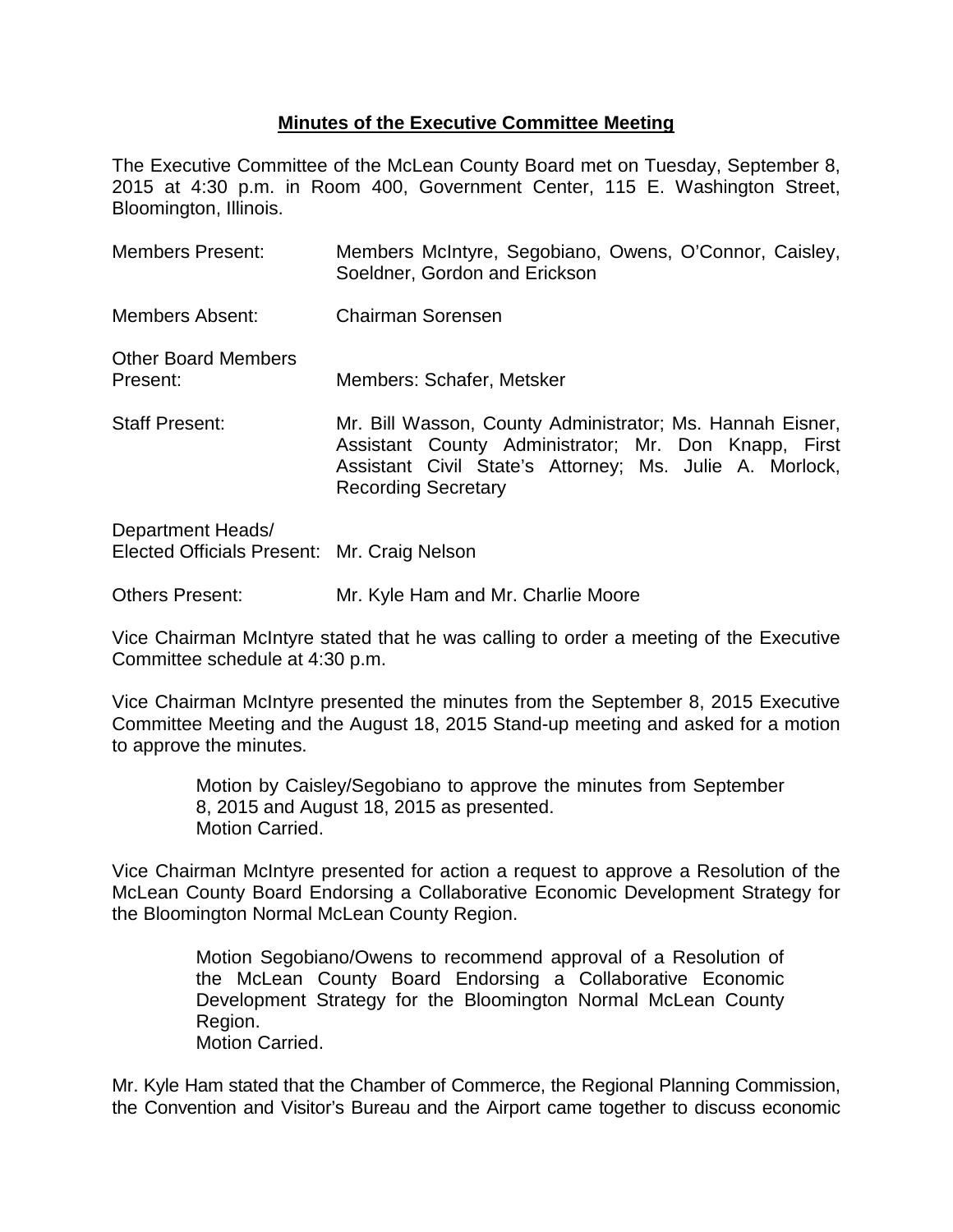development of the community. He stated that BN Advantage looks to have a collaborative effort between the County of McLean, the City of Bloomington and the Town of Normal and all local businesses. He stated that this plan plays off of successes and plans for future to make sure we have job growth in targeted sectors.

Mr. Segobiano stated that he and Mr. Erickson met with Mr. Ham and discussed trying to bring blue collar jobs to the community. He stated that since that discussion, Mitsubishi has announced it is closing. State Farm is leveling out and we have seen many minimum wage jobs come into the area. Mr. Segobiano asked what we are doing to attract good paying blue collar jobs. Mr. Ham stated that historically the community had not spent a lot of time or effort reaching out, but instead reacted to opportunities that came in and so part of this plan is to reach out and let people know why they would want to bring business to this community. Mr. Moore stated that 5 industries identified were Advanced Business Services, IT, Entrepreneurship, Agribusiness and Food Service and Transportation and Logistics. We need to identify what talent do we have available and what work force training do we need to develop to align with the businesses that are here. Mr. Segobiano stated that he works with kids that are ready to drop out of school and just need job training. This training is here in McLean County it is not being utilized. Mr. Segobiano stated that other states are exploding where they have interstates that bisect the city but it not happening here and asked when are we going to take advantage of the interstate system that we have in our community to attract businesses. Mr. Ham stated that recently we have had an increase in companies coming to Bloomington Normal to look at our facilities and location. He stated that about 8 months ago the Aurora/Joliet area had a 22% availability of logistical space and that number is now down to 6% which indicates that they are running out of space which puts us in a very good position.

Mr. Soeldner stated that McLean County has a great airport, universities and work force but if you could ask for one item that the County have to bring in more businesses what would it be. Mr. Ham stated that a collaborative effort with everyone working toward common economic goals for the community is what is needed.

Mr. Wasson stated that BN Advantage is a dynamic plan and it acknowledges that things do not stay the same. We need to have the strategy and collaborative efforts in place and then shift the plan based on the changing priorities and opportunities of the community.

Mr. Erickson asked how blue collar jobs fall in to advanced business services. Mr. Moore stated that if look at all of areas identified there might be different parts or components that are blue collar but I don't know that all of them will utilize blue collar workers. Mr. Ham stated that the definition of blue collar has changed with technology today and provided the example that employees at Mitsubishi run a computer or robot on the line. Mr. Ham stated that all of the 5 areas identified carry some type of blue collar job, but they are not the typical blue collar jobs you would have thought of 15 years ago. Mr. Erickson indicated that was his question; what is your definition of a blue collar job for each of these sectors. Mr. Erickson asked if they did not see blue collar jobs under the Advanced Business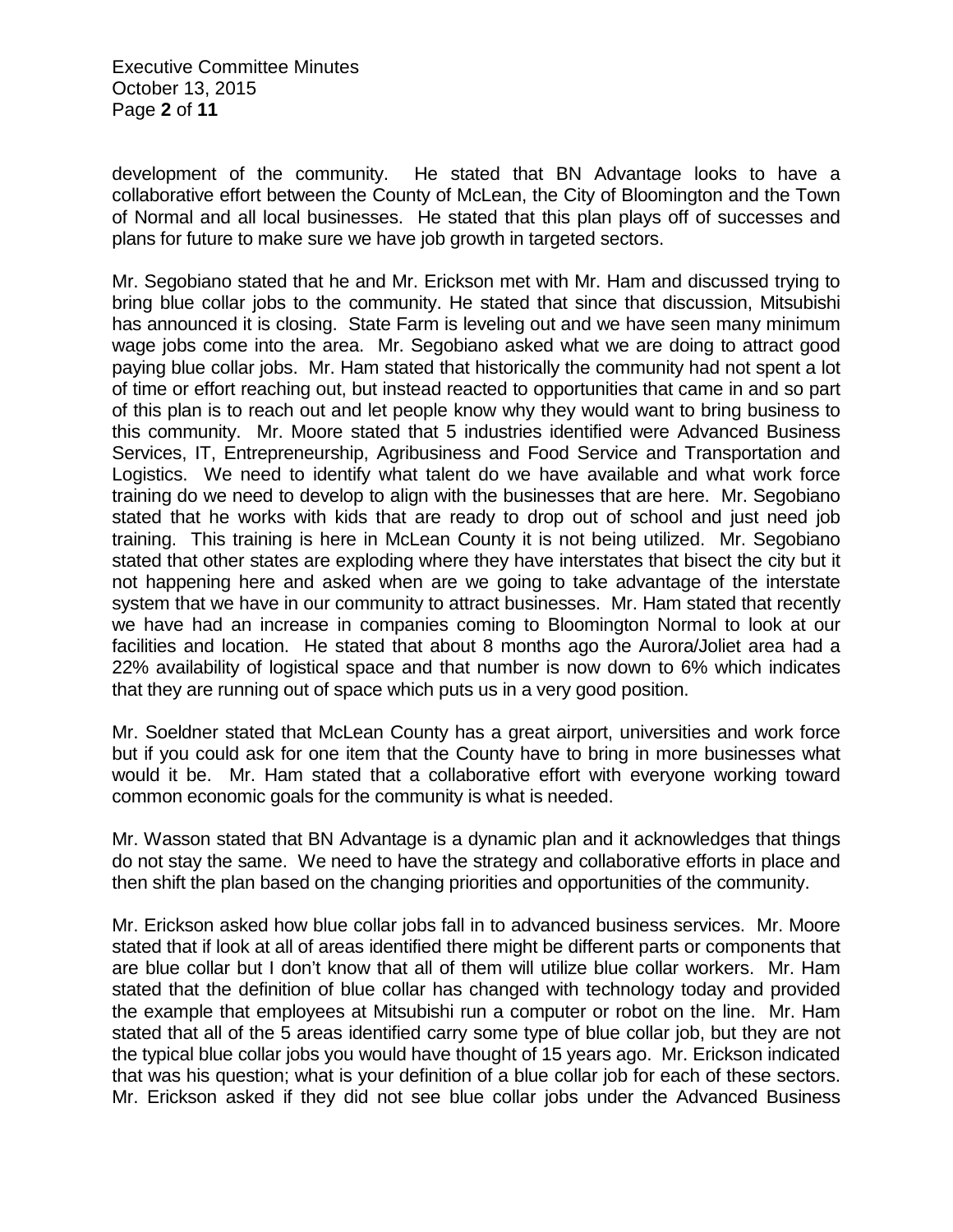Executive Committee Minutes October 13, 2015 Page **3** of **11**

Services, did they see blue collar jobs Information Communication and Technology area. Mr. Ham stated that most of the "blue collar" jobs are going to come in Transportation and logistics. Mr. Erickson asked how we see them coming in. Mr. Ham provided an example with Wildwood facility where they could bring in light assembly. Mr. Erickson stated he emphasizes the blue collar jobs because that is where he got his start as he worked in a factory in Rantoul and went to school at night. He stated that we can't minimize these jobs because a lot of the time, that is where the individual gets his start and he encouraged them to find ways to bring them into the community because they are important to our economy and important for people to use as a stepping stone. He stated that they should not de-emphasize these positions because to be diversified we would want to have a strong blue collar base.

Ms. Schafer asked about the timeline for the project. Mr. Moore stated that they hoped to announce leadership counsel within next two weeks which would include 10 CEOs of large and small companies, the Chairman of the County Board, and both mayors. He stated that the next level would be the Steering Committee composed of the 5 organizations that started the process and adding Connect Transit. Mr. Moore indicated there would be 5 specific task forces and they hope to have those chairs a month after they announce the leadership council chairs. He stated that they hoped the first meeting would be in December and work start in January. He stated that they looked for a recommendation back to leadership council by April and then help with resource gathering with ultimately a June implementation. Ms. Schafer asked if they could tell her when all three of the information sessions were because she knew of two of them but not the third meeting and who was invited to that meeting. Mr. Ham stated that the first was a joint meeting with Bloomington, Normal and the County Board and all Board members had been invited to that meeting; the second was at the Economic Development Council's quarterly meeting, and then the third was an event in August at Heartland.

Mr. Owens asked Mr. Erickson, Mr. Ham and Mr. Moore what their definition of blue collar was and whether they were looking at the types of jobs or just at the wages when they determined that definition. Mr. Erickson stated that he did not feel it was his job to give the definition of Blue Collar, but it was more that Mr. Ham and Mr. Moore should give a definition as based on their BN Advantage plan. Mr. Ham stated that objective is to acquire the highest wage paying jobs possible in every industry segment. He stated that every industry has a scale and so they are looking to acquire as many family wage jobs as possible and family wage to them is not minimum wage but a wage that will sustain a family. Mr. Erickson asked if they had been able to find a definition of blue collar jobs and how they break them down.

Mr. Segobiano stated that he appreciated the work, but co-chairing a study for the County and the City of Bloomington about 20 years ago and then they figured the common denominator for the growth in other communities was the interstate system and it bisecting the city. He stated that we are discussing the same issue all these years later.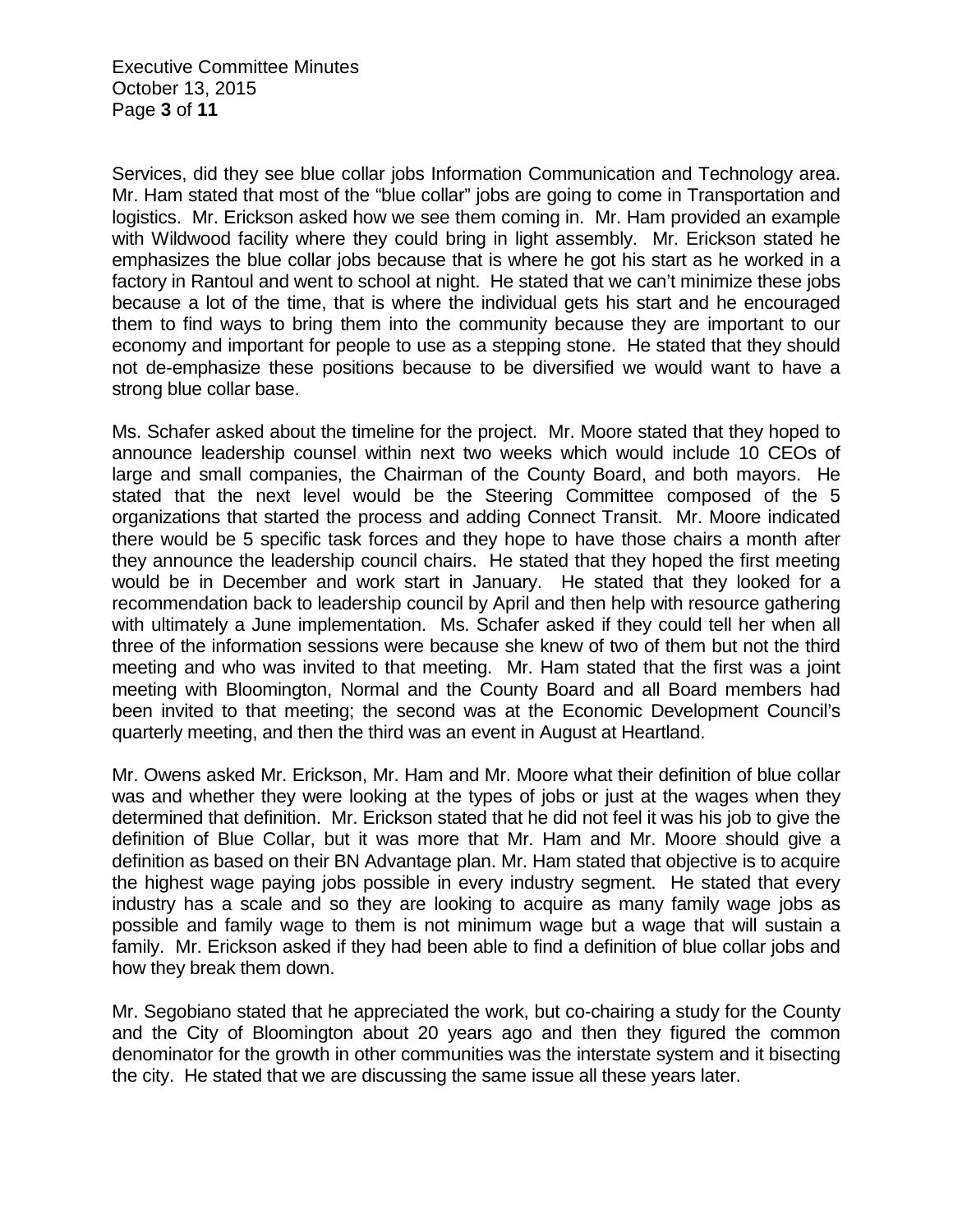Mr. Caisley stated that we should not confine ourselves to looking for certain types of jobs but should be looking for any type of good jobs that might come along. He stated that he felt the airport is under-utilized and that we need to see what we can do to develop greater use of the airport as that in turn might bring other industries to the community.

Mr. Gordon stated that there are multiple definitions of blue collar and maybe if we could review them then we could get a better grasp of what we were trying to do.

Mr. Erickson stated that it is not that we are opposed to bringing in other types of jobs but we don't think there is any emphasis on blue collar jobs.

Ms. O'Connor stated that it is her opinion the community does not feel it is a blue collar community but a white collar community and that we will have difficulty encouraging blue collar companies to come to the community unless we can change that.

Mr. Moore stated that part of the problem they have is the communication. He stated that we need to create the message of who we are, where we are going and how we are growing and then figure out how to get that message out both internally and across the nation because if we don't then other will make up the message and more than likely it will be the wrong message. He stated that externally Bloomington Normal is thought of highly of and we need to keep it that way.

Mr. Segobiano stated in his mind, all of the maintenance staff in all of the buildings here, ISU, State Farm, etc. are hardworking blue collar workers and asked how many people we have in the community in those types of jobs making a good wage.

Mr. McIntyre stated that if there were no other questions of Mr. Ham or Mr. Moore he would then take discussion on the floor about the motion. He asked if there were any questions or comments from the members.

Mr. Erickson stated that he supported most of the BN Advantage proposal but not all of it. Mr. Erickson provided the example of the proposed development of a downtown Bloomington hotel and stated that he will not support it. He also provided the example of "to become more familiar with, promote and support the local artist community". He stated he was a supporter of Art but did not think that was the key to economic growth. He stated that first priority should be the infrastructure and then if money left over support the amenities. He stated also concerned about the evaluation metrics. He stated that proposal indicates typically uses  $20<sup>th</sup>$  century economy metrics and that the proposal indicated that we should be using indicators and metrics that are measured value in the  $21<sup>st</sup>$  century economy. He stated that the reason we had the  $20<sup>th</sup>$  Century Metric was to say if we are going to give you a tax incentive or a benefit to come in then we want to see that what you bring back into the town is just as good if not better. He stated that every time a tax payer is given a tax incentive he is making a priority decision. He stated that they might not be dropping the  $20<sup>th</sup>$  century Metrics, but felt those should not be de-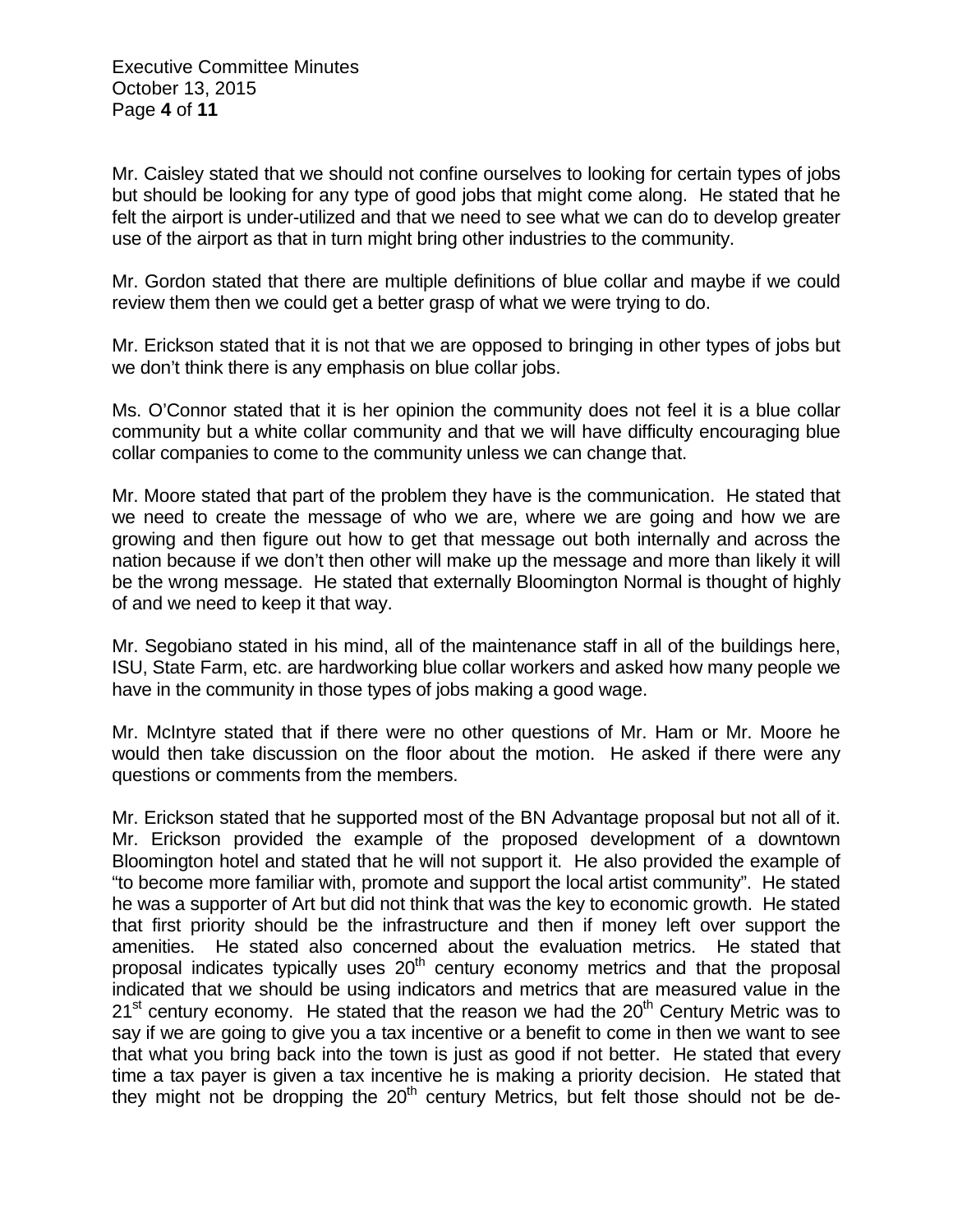Executive Committee Minutes October 13, 2015 Page **5** of **11**

emphasized either. He stated that the proposal states it will create a task force of municipal-county officials to review permitting and licensing processes. He stated that it was critical who they put on these task force panels because they need to know what they are doing especially when dealing with licensing and permits. Mr. Erickson stated that his dilemma is how do he can support this when he does not endorse everything in the proposal because he is concerned the resolution that says they will support everything.

Mr. Caisley asked who here would dispute the need for economic development and who thinks that collaboration between the private sector, the City of Bloomington, the Town of Normal and the County of McLean is not the proper method of going about it. He stated that need to adopt resolution and move on.

Mr. McIntyre stated this is a resolution endorsing the collaborative economic development strategy.

Mr. Gordon stated that not trying to minimize anything that has been pointed out. But was questioning which document we were being asked to endorse, the Resolution does not call for us or the County Board to endorse in full the BN Advantage document to which Mr. Erickson has been referring but instead the resolution calls upon us to decide whether we want to endorse "the collaborative economic development strategy for the Bloomington Normal, McLean County region". He stated that endorsement of a strategy does not mean that we are endorsing every aspect of how that strategy is going to be implemented. Mr. Gordon read from the Resolution, "Further, Be It Resolved, that the McLean County Board is committed to engagement and participation with its public/private partners in the continued development and implementation of the "BN Advantage" economic development strategy, to ensure its success." He stated that to him that meant that resolution itself identifies the reality of continuing development of the strategy on its way to being implemented which means plenty of room and opportunity for those who have issues with points in the document to bring them to the floor and to be resolved. Mr. Gordon emphasized that to him endorsing the strategy is not the same as endorsing the entire document.

Mr. McIntyre stated that he concurred with Mr. Gordon.

Mr. Owens stated that some of the issues that are in the documents are not things for the County Board to decide and provided the downtown Bloomington hotel and stated that is something for Bloomington to discuss and if they want the Town of Normal or the County Board to be involved then they can reach out to us. He stated that this is more about the strategy as a whole and indicated that there have been many other times where we have looked at other strategies and had to go down point by point and say agree or not agree which each point. He stated that this is for economic development and he believes the County will see some type of benefit.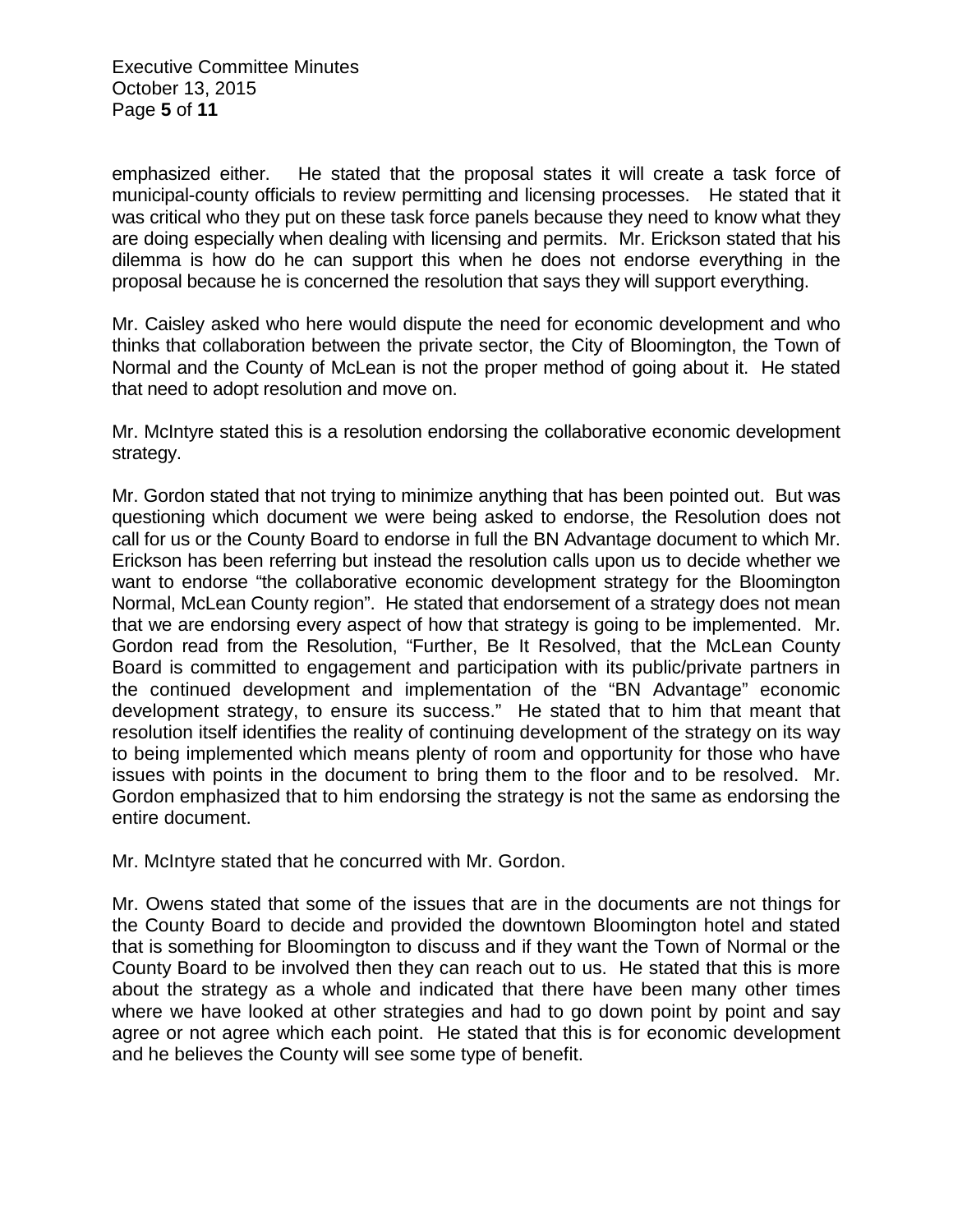Mr. Segobiano stated that he agreed with Mr. Gordon as long as we all understand that this document is not set in stone. He stated that they were elected to represent our district and to come together and represent the well-being of all of McLean County and are doing that by sharing our thoughts and concerns. He stated that as for the downtown hotel, three members here are residents of Bloomington so if we support it here how are we supposed to oppose City of Bloomington when they go to do it. Mr. Segobiano agreed that there are parts in the plan that he does not agree with so we need to agree that this plan is not set in stone.

Mr. Soeldner stated that he appreciated all things that Mr. Erickson stated as they gave him things to consider and appreciated what Mr. Gordon stated, but what we are here today discussing is this resolution and whether to recommend or not recommend to send to the full Board where there will be further discussion. He stated that while he felt everyone should be able to say their piece it was time to take a vote on this.

Ms. Schafer stated that she tried hard to read that the resolution is adopting the strategy and that things are going to change in the plan but stated that she could not. She stated that in the last Further Be It Resolved it states "committed to implementation to ensure success" and there are things in the plan that she does not agree and feels that in passing the resolution she would be committed to those things.

Mr. Erickson understands Mr. Gordon's interpretation but would point out in the language that it states "dedicated to the BN Advantage strategy, resolved and committed to the development and implementation of the BN Advantage strategy". Mr. Erickson stated that this is what they are selling today.

Mr. Gordon stated that he acknowledges Mr. Erickson's reason for pointing out his reservations but the document that he held up is a document that spells out ways in which a collaborative economic development strategy might be implemented but the resolution calls upon us to either endorse or not the collaborative strategy. Mr. Gordon stated that strategy adoption is a starting point, but we are being asked to endorse the collaborative side of the strategy. Not to endorse the large details let alone the fine details of how that strategy may play out and what we may be later asked to do by way of supporting later developments. Mr. Gordon stated that it is a strategic call for adoption of a particular approach in economic development strategy.

Mr. Erickson stated "Thank you.

Mr. McIntyre called the vote. It passed unanimously. Mr. McIntyre encouraged Mr. Ham and Mr. Moore to take into consideration all of the discussion that was presented before them.

Vice Chairman McIntyre presented for action a request to approve a County Credit Card for the Information Technology Department.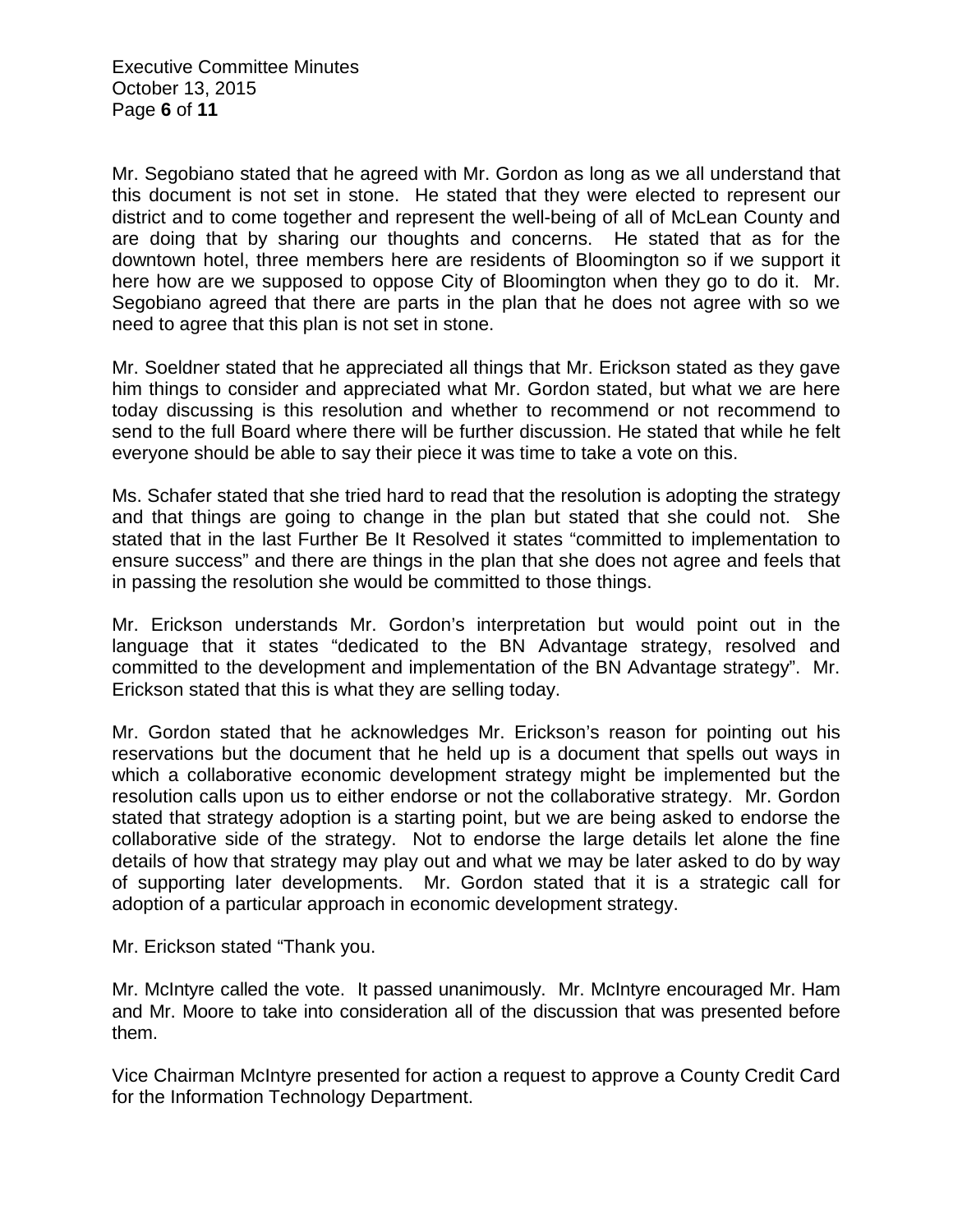Motion Owens/Segobiano to recommend approval of request for a County Credit Card for the Information Technology Department. Motion Carried.

Mr. Jim Soeldner, Chairman, Transportation Committee presented for action an Emergency Appropriation Ordinance regarding Enbridge repair work. He stated that this is to do some minor repairs on county roads where Enbridge had crossed. He stated that the \$29,000 would be refunded by Enbridge per the road use agreement.

> Motion by Soeldner/Caisley to recommend approval of an Emergency Appropriation Ordinance regarding Enbridge repair work. Motion Carried.

Mr. Soeldner stated that the Transportation Committee will meet again tomorrow night to discuss budget work and they are considering raising the rate on highway fund and the matching fund and if they do that then it will bring in an additional \$185,000. He stated that main reason they would be doing this is because in the proposed budget we were going to spend \$300,000 from unencumbered fund balance and that concerns him because we use the unencumbered fund balance for emergency bridge or road repairs.

Vice Chairman McIntyre asked if there were any questions for Chairman Soeldner of the Transportation Committee, hearing none, he thanked Mr. Soeldner.

Mr. Paul Segobiano, Chairman Property Committee stated that he had no action or informational items for the Committee.

Vice Chairman McIntyre asked if anyone had any questions or comments for Chairman Segobiano of the Property Committee, hearing none he moved on to the Justice Committee and Chairman Caisley.

Chairman Caisley presented for approval an Emergency Appropriation Ordinance for the Children's Advocacy Center.

> Motion by Caisley/Owens to recommend approval of an Emergency Appropriation Ordinance Amending the McLean County Fiscal Year 2015 Combined Annual Appropriation and Budget Ordinance for Children's Advocacy Center Department Number 0062. Motion Carried.

Mr. Caisley presented for approval an Emergency Appropriation Ordinance for Fiscal Year 2015 for Adult Redeploy Program in the Court Services Department 0022-0094.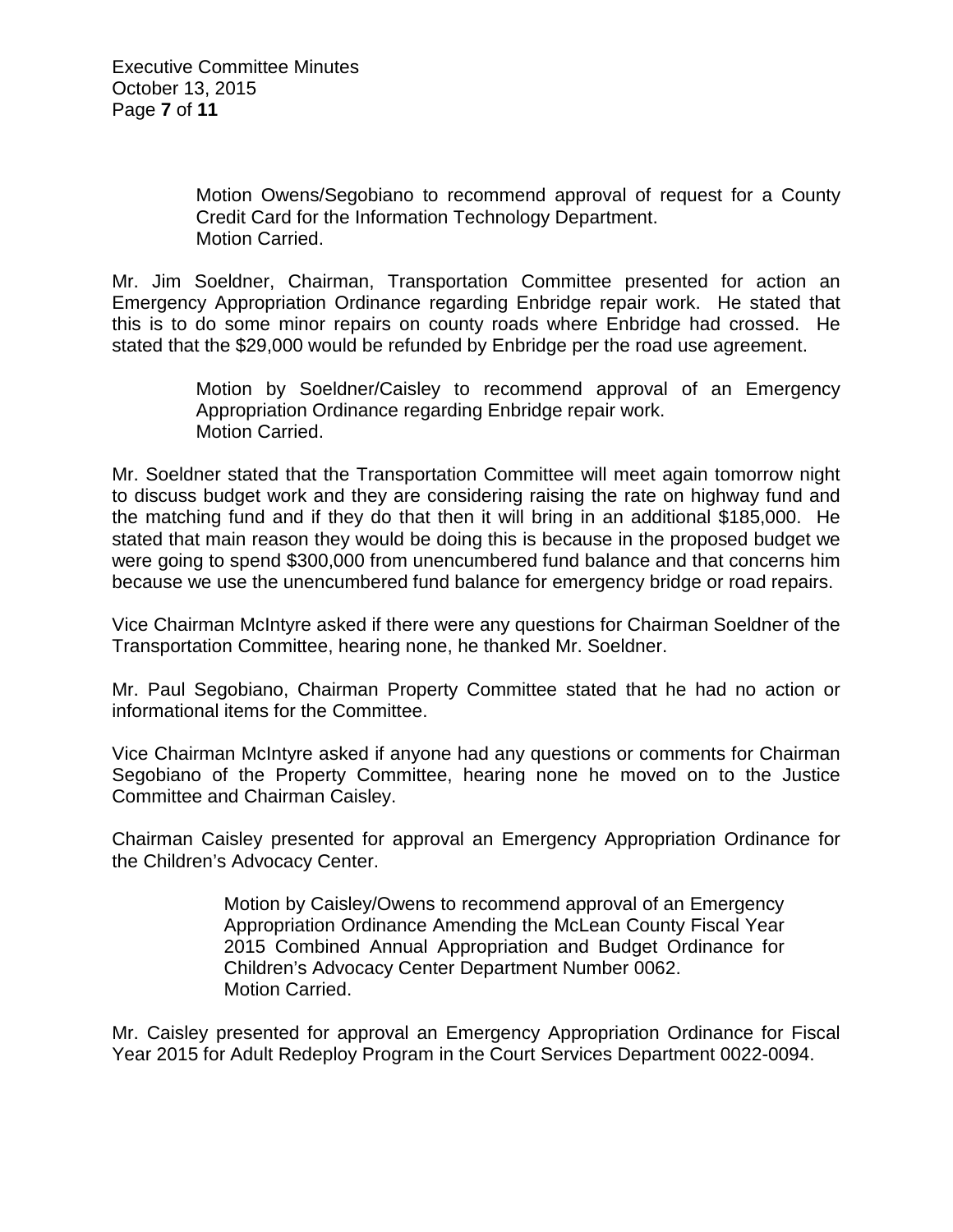Motion by Caisley/Soeldner Request Approval of an Emergency Appropriation Ordinance for Fiscal Year 2015 for Adult Redeploy Program in the Court Services Department 0022-0094. Motion Carried.

Mr. Caisley presented for approval of an Emergency Appropriation Ordinance for Fiscal Year 2015 of SAMHSA Grant funds for the Recovery Court and Drug Court in the Court Services Department 0022-0093.

> Motion by Caisley/Owens to recommend approval of an Emergency Appropriation Ordinance for Fiscal year 2015 of SAMHSA Grant funds for the Recovery Court and Drug Court in the Court Services Department 0022-0093. Motion Carried.

Mr. Caisley presented for approval the Loomis Armored U.S. LLC Agreement Amendment to extend service for one year.

> Motion by Caisley/Gordon to recommend approval of the Agreement Amendment with Loomis Armored US LLC. Motion Carried.

Mr. Caisley indicated that he would have one item to be presented to the Board for approval.

Vice Chairman McIntyre asked if anyone had any questions or comments for Chairman Caisley of the Justice Committee, hearing none he moved on to the Finance Committee and Chairman Owens.

Mr. Benjamin Owens, Chairman, Finance Committee presented for approval an Emergency Appropriation Ordinance Amending the McLean County Fiscal Year 2015 Combined Annual Appropriation and Budget Ordinance for the Nursing Home Fund 0401. Mr. Gordon asked the reason behind the subtraction in the capital improvements budget for the nursing home. Mr. Wasson stated that we put a lump sum in this capital item because we were not sure which method i.e. in-house or contractual, we will choose to utilize in completing these projects and that this is an accounting matter where we distribute we are actually expending the funds.

> Motion by Owens/Segobiano to recommend approval of an Emergency Appropriation Ordinance Amending the McLean County Fiscal Year 2015 Combined Annual Appropriation and Budget Ordinance for the Nursing Home Fund 0401. Motion Carried.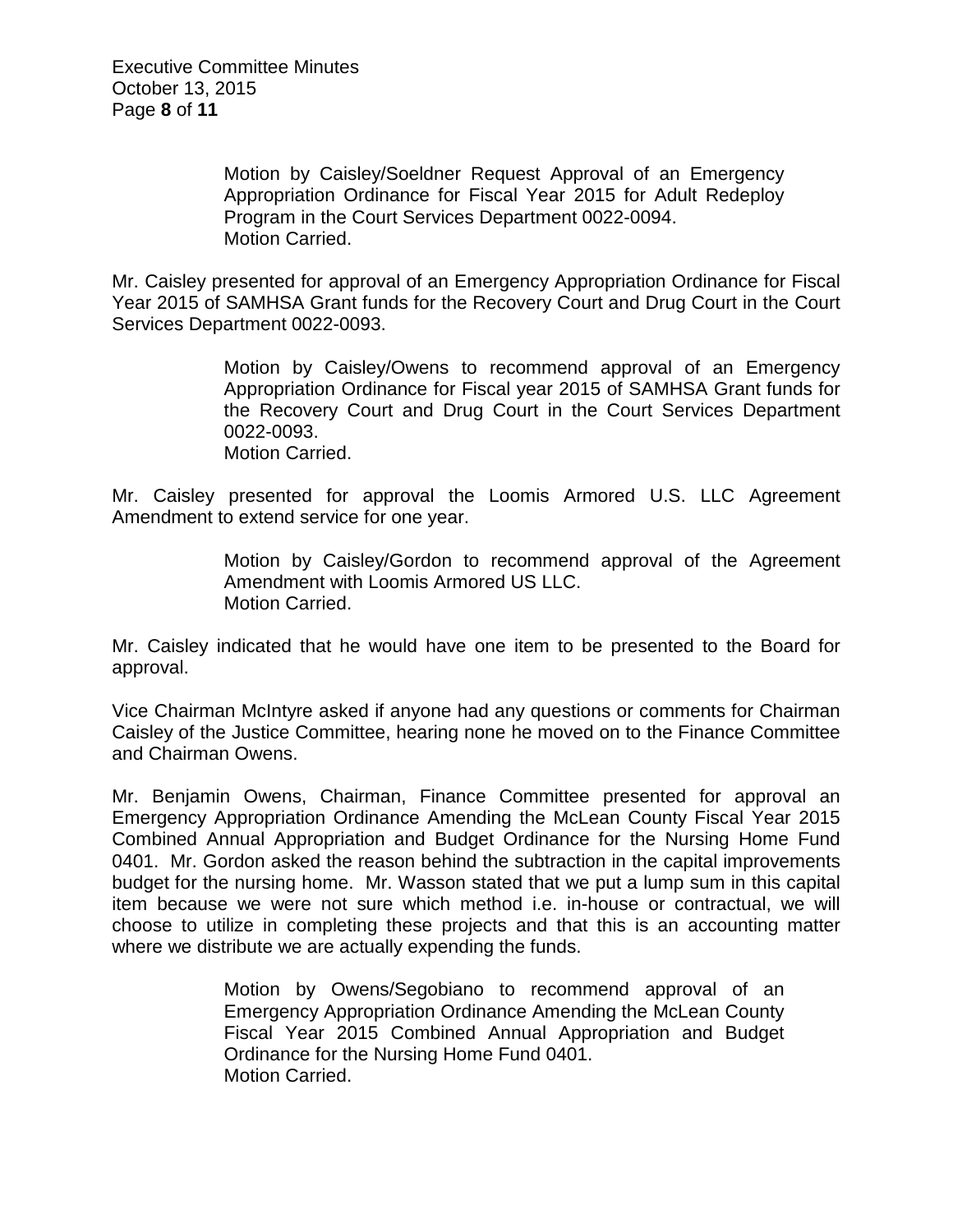Executive Committee Minutes October 13, 2015 Page **9** of **11**

Mr. Owens presented a request for approval of Resolutions authorizing the Chairman of McLean County Board to execute Deeds of Conveyance.

> Motion by Owens/Segobiano to recommend approval of Resolutions authorizing the Chairman of McLean County Board to execute Deeds of Conveyance. Motion Carried.

Vice Chairman McIntyre asked if anyone had any questions or comments for Chairman Owens of the Finance Committee.

Mr. McIntyre as Chairman of the Health Committee stated that they had nothing for the Executive Committee or the Board next week and asked if anyone had any questions for the Health Committee hearing none he moved on to Chairman Gordon of the Land Use and Development Committee.

Mr. George Gordon, Chairman of the Land Use and Development Committee, stated that the Land Use and Development Committee had nothing to present for action today and would have one item to be presented to the Board next week.

Vice Chairman McIntyre asked if anyone had any questions or comments for Chairman Gordon of the Land Use Committee, hearing none he moved on to Mr. Wasson, the County Administrator.

Mr. Wasson presented for action the Information Technologies 2016 Recommended Budget. Mr. Caisley asked if we are spending an adequate amount of money to keep systems up to date. Mr. Wasson stated that they are looking at case management system to either expand or replace current system that will have additional capabilities including communication with agencies that provide health services as this will help with mental health services and general health services in the community.

> Motion by Segobiano/Owens to approve the Information Technologies Department 0001-0043 FY 2016 Recommended Budget as submitted. Motion Carried.

Mr. Wasson presented for action approval of the County Administrator's Office 2016 recommended budget. He stated that there were no major changes to the budget from 2015.

> Motion by Segobiano/Owens to approve the County Administrator's Office 0001-0002 FY 2016 Recommended Budget as submitted. Motion Carried.

Mr. Wasson stated final item was the vacancies that have been filled in the last 30 days. He stated that there was nothing under the Executive Committee directly in this cycle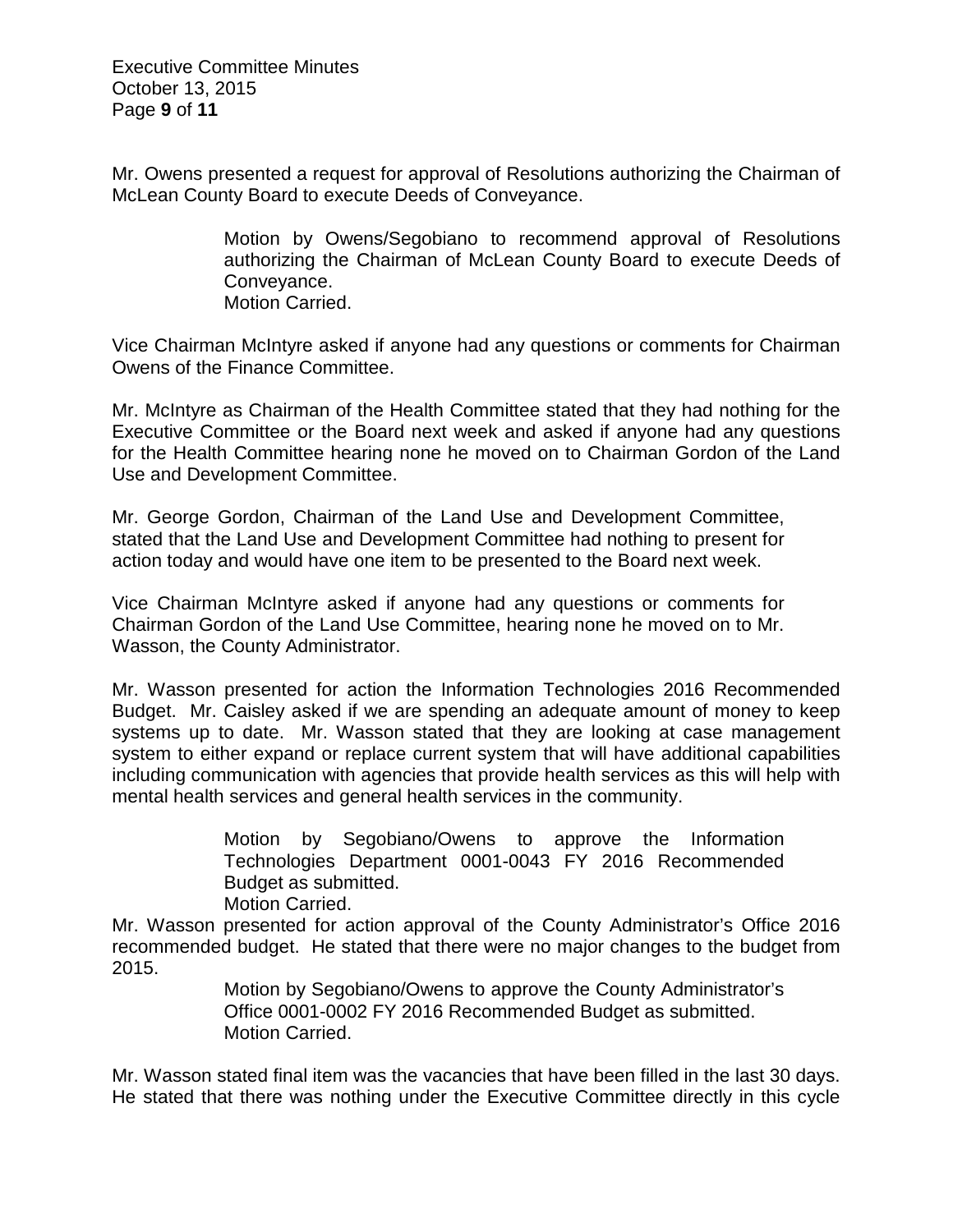Executive Committee Minutes October 13, 2015 Page **10** of **11**

but will see some IT vacancies that have been filled in the coming month. He stated that we continue to have conversation with oversight committees to try to identify the reasons for turnover and working towards an exit survey that might help us establish the reasons. Mr. Soeldner asked if we currently do an exit interview. Mr. Wasson stated that is not an organization wide process right now and we are working with departments to establish that. Mr. Caisley stated that one of the areas we see a large turnover rate is in the nursing.

Mr. Wasson stated that he has nothing further.

Vice Chairman McIntyre indicated that there were bills to pay in the amount of \$195,650.19.

|                     | MCLEAN COUNTY BOARD COMMITTEE REPORT<br>AS OF 10/1/2015<br><b>EXPENDITURE SUMMARY BY FUND</b> |               | PAGE 1 OF 7       |
|---------------------|-----------------------------------------------------------------------------------------------|---------------|-------------------|
| ve Committee        |                                                                                               |               |                   |
| <b>FUND TITLE</b>   | PENDING TOTAL                                                                                 | PREPAID TOTAL | <b>FUND TOTAL</b> |
| <b>GENERAL FUND</b> |                                                                                               | \$179,003.51  | \$179,003.51      |
|                     |                                                                                               | \$8,076,02    | \$8,076.02        |

\$8,570.66 \$195,650.19

| <u>vvv i</u> | ----------                |              |  |
|--------------|---------------------------|--------------|--|
| 0136         | VETERANS ASSISTANCE COMM. | \$8,076.02   |  |
| 0159         | WASTE MANAGEMENT FUND     | \$8,570.66   |  |
|              |                           | \$195,650.19 |  |
|              |                           |              |  |
|              |                           |              |  |

CONTRATE CHARGERS

Executi **FUND**  $0001$ 

> Motion by Caisley/O'Connor to recommend approval of the Executive Committee bills for October 1, 2015 as presented to the Committee by the County Auditor. Motion carried.

Vice Chairman McIntyre asked if there was any other business to come before the Committee.

Ms. O'Connor let the Committee know that she was going to Texas to look for a house as her house here had sold. She will be resigning and if this is her last meeting then she wanted them to know that she has enjoyed working with them and hopes they continue to do great things.

Mr. McIntyre thanked Ms. O'Connor for her service and wished her well. Mr. McIntyre also let the members of the Committee know that Mr. Gordon had been nominated for the Extraordinary Ordinary Man of the Year Award.